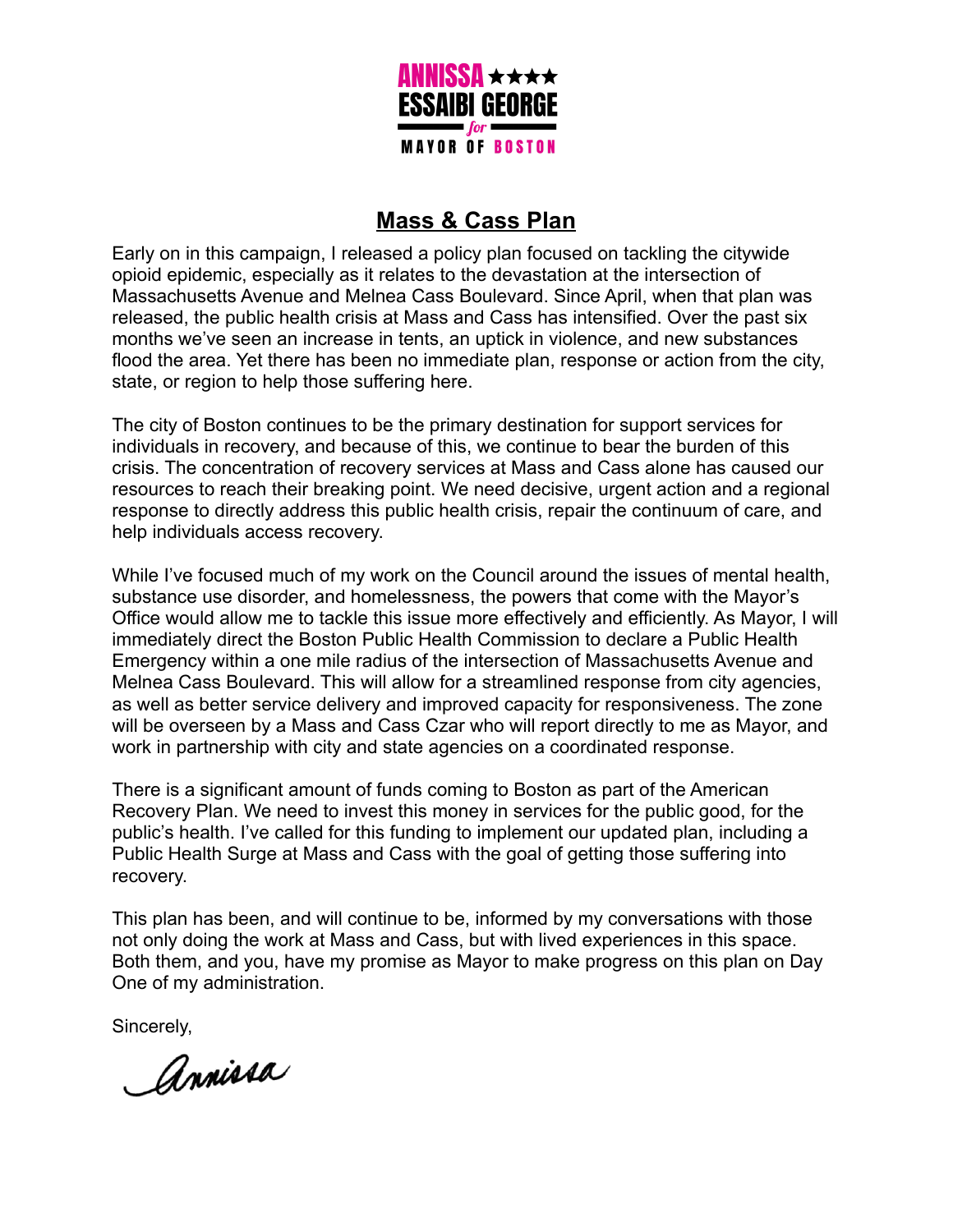# **Declare a Public Health Emergency Zone at Mass and Cass.**

Direct the Boston Public Health Commissioner to declare a Public Health Emergency Zone (PHE Zone) for the Mass and Cass area. This zone will encompass the area within a one mile radius of the intersection of Massachusetts Avenue and Melnea Cass Boulevard, and includes the communities of Newmarket, Roxbury, the South End, South Boston, Dorchester. This zone acknowledges that while the crisis is at its most acute at Massachusetts Avenue and Melnea Cass, every surrounding community has borne the impacts of this crisis.

# **As part of this Public Health Emergency Zone, Annissa will take the following immediate steps:**

- 1. Allocate \$30 million in federal funding to implement this plan for Mass and Cass.
- 2. Use the Public Health Emergency Zone to create a special, singular district for first responder and city agencies including the Boston Police Department, Fire Department, Emergency Medical Services (EMS), Public Works, Boston Public Health Commission, Boston Department of Health and Human Services, Boston Inspectional Services Department, and Transportation departments to ensure better coordination, streamlined service delivery and improved capacity for responsiveness. Currently, the Mass and Cass area is served by multiple districts for these first responder and city agencies, including three Boston Police Department districts.
- 3. Appoint a Mass and Cass Czar who will report directly to the Mayor, and live within the Boston Public Health Commission.
- 4. Direct the Mass and Cass Czar, in partnership with the Mayor's Office, to:
	- a. Bring together regional partners with state support to address the urgent need to decentralize services to affect long-term, sustainable change for the area, as well as coordinate and oversee efforts of state, city and private agencies.
	- b. Reconvene and chair the Mass and Cass Task Force created under Mayor Walsh, review the status of the plan, and ensure implementation of key recommendations and development of key approaches that reflect the changes in healthcare due to the COVID-19 pandemic.
	- c. Convene a Harm Reduction Working Group with representation from community health centers, non-profit partners, as well as members from a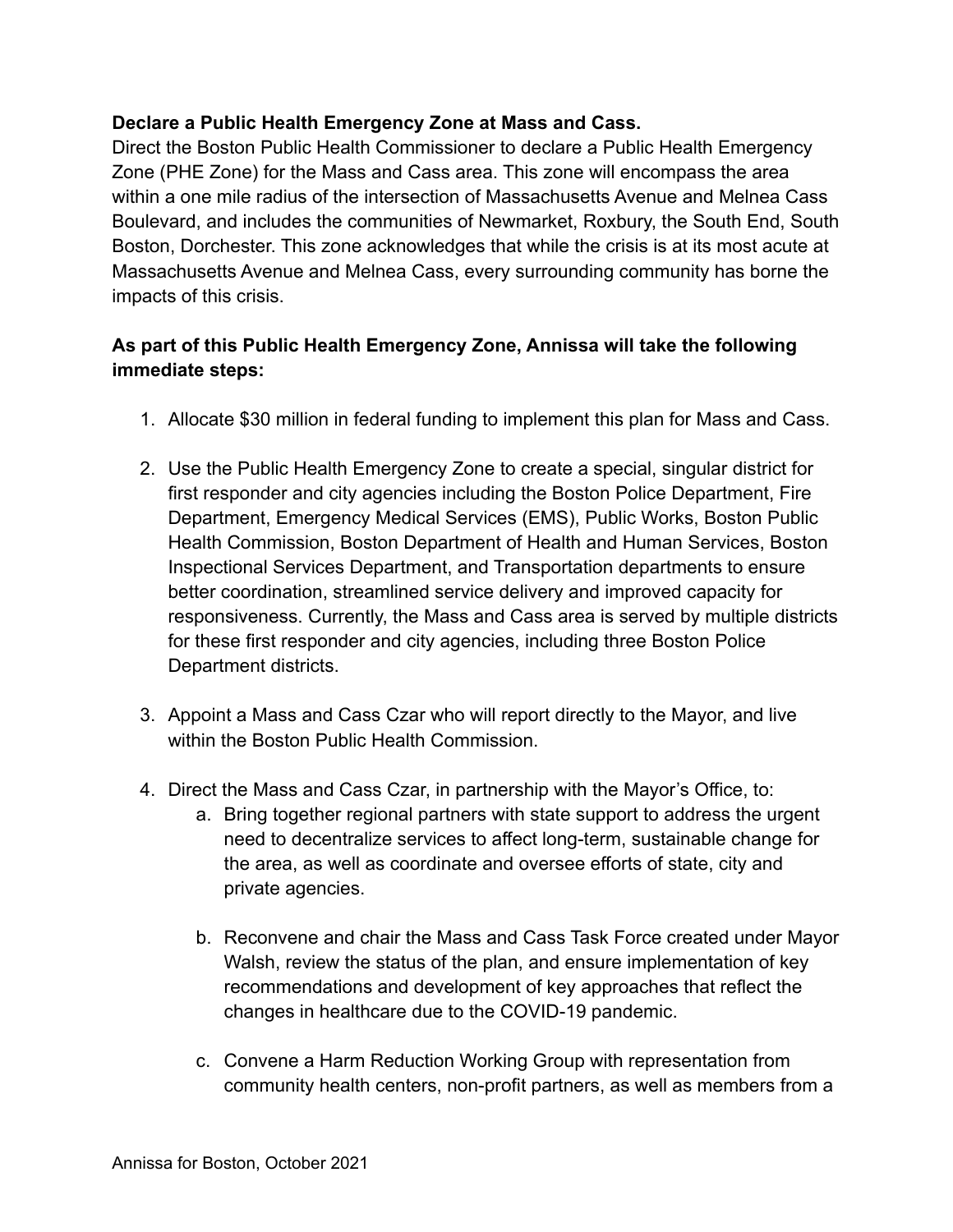new Consumer Advisory Board, made up up of individuals who are in long-term recovery and/or accessing harm reduction services as a means to continuously assess and revise plans and services through impacted communities' lived experiences and perspectives. The Harm Reduction Working Group will be tasked with evaluating harm reduction strategies to build solutions for Boston, including everything from availability of narcan to safe injection facilities.

- d. Reopen the comfort station that was available during the pandemic for individuals at Mass and Cass to have access to portable toilets, hand washing stations, outreach services, and other essential resources.
- 5. Implement a Public Health Surge at Mass and Cass with the goal of getting those suffering into recovery. This would include a multi-day, coordinated effort between several city, state, and private agencies to provide direct services to individuals in need. Services could include: medical and wound care, dental care, hygiene services, eye exams/glasses, an opportunity for reunification, referral for additional services, and an immediate opportunity to enter detox with the promise of a recovery bed.

## **Longer Term Action**

#### *Invest in Harm Reduction Strategies*

- 1. Building on City Council work, expand access to and number of sites for safe needle disposal with the goal of establishing no less than 3 new Syringe Service Programs (SSP) in strategic locations outside of the Mass and Cass service area with evening and weekend availability.
- 2. Implement and invest in programming recommended by the Harm Reduction Working Group and Consumer Advisory Board.
- 3. Acknowledge and create women-specific and gender inclusive programming for the increasing number of unsheltered women and LGBTQIA+ individuals who are struggling with substance use disorder and being victimized by human trafficking.

#### *Increase Mental and Behavioral Health Resources*

1. Decriminalize poverty, mental illness, and homelessness.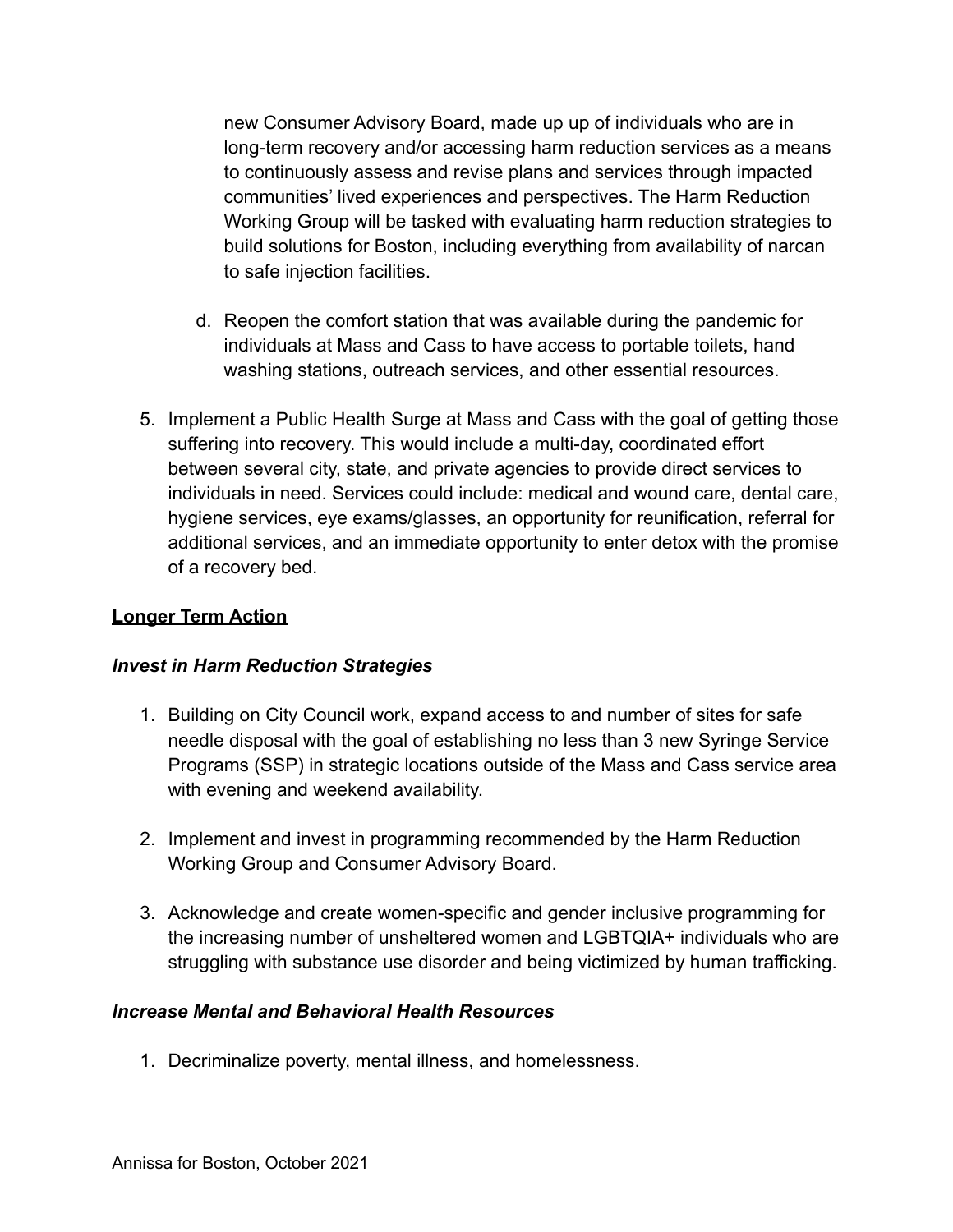- 2. Implement cross-department and agency best practices and initiatives to adequately and efficiently help our most vulnerable residents.
- 3. Building on City Council work, prioritize funding for and increase the number of Boston Emergency Services Team (B.E.S.T.) clinicians to accompany first responders during a mental health intervention
- 4. Place a mental health clinician in every one of the City of Boston's homeless shelters with 24/7 availability to facilitate engagement in services.
- 5. Increase community health center access to the state's Roadmap for Behavioral Health, a state initiative that addresses the need for expanded and effective treatment and improved health equity by creating a centralized service that connects people to treatment resources and reforms outpatient treatment to be more accessible.
- 6. Create a city-wide database of providers and their specialty, and generate a mapping of clinical assets in Boston to inform residents of available resources, organizations, and programs. This database will include data on bed availability to improve access to mental health beds after discharge from Emergency Departments.

# *Create More Housing*

- 1. Preserve the nearly 500 shelter beds across the City created during the COVID-19 pandemic to increase recovery service capacity, decentralize services from the Mass Cass Area, and guarantee stronger pathways to permanent and supportive housing as well as employment.
- 2. Continue conversations with the State to explore future uses and possibilities regarding the former site of the Shattuck Hospital campus.

# **Long Island Bridge & Recovery Campus**

1. Continue to support city litigation to reopen the Long Island Campus as soon as possible and bring together stakeholders on Day One as Mayor to begin laying the groundwork for a reopened and reimagined Long Island Campus as a priority capital investment.